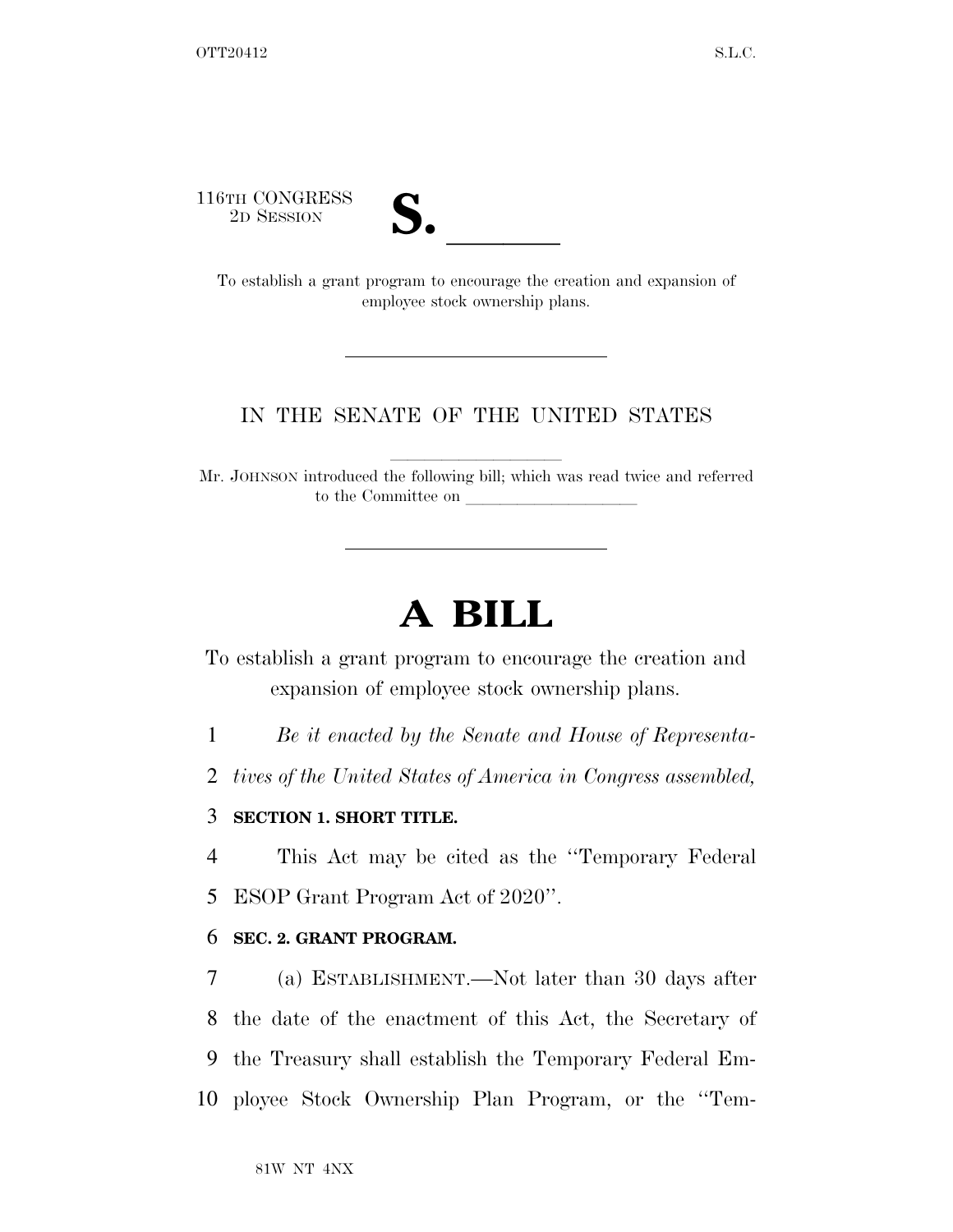porary Federal ESOP Program'', to provide grants to eli-gible business concerns for purposes of—

- (1) establishing; or
- (2) increasing the percentage of the eligible business concern owned by;

 an employee stock ownership plan (as defined in section 4975(e)(7) of the Internal Revenue Code of 1986).

 (b) ELIGIBLE BUSINESS CONCERN.—For purposes of this section, the term ''eligible business concern'' means a business concern that submits with the grant applica-tion—

 (1) a completed agreement signed by the busi- ness concern and an employee stock ownership trust—

 (A) establishing an employee stock owner-16 ship plan (as defined in section  $4975(e)(7)$  of the Internal Revenue Code of 1986) which is a tax credit employee stock ownership plan meet- ing the requirements of section 409 of the In-ternal Revenue Code of 1986; or

 (B) increasing the percentage of the busi- ness concern owned by such a plan, if such plan 23 is already in existence;

 (2) supporting documentation for the valuation of the business concern as determined for purposes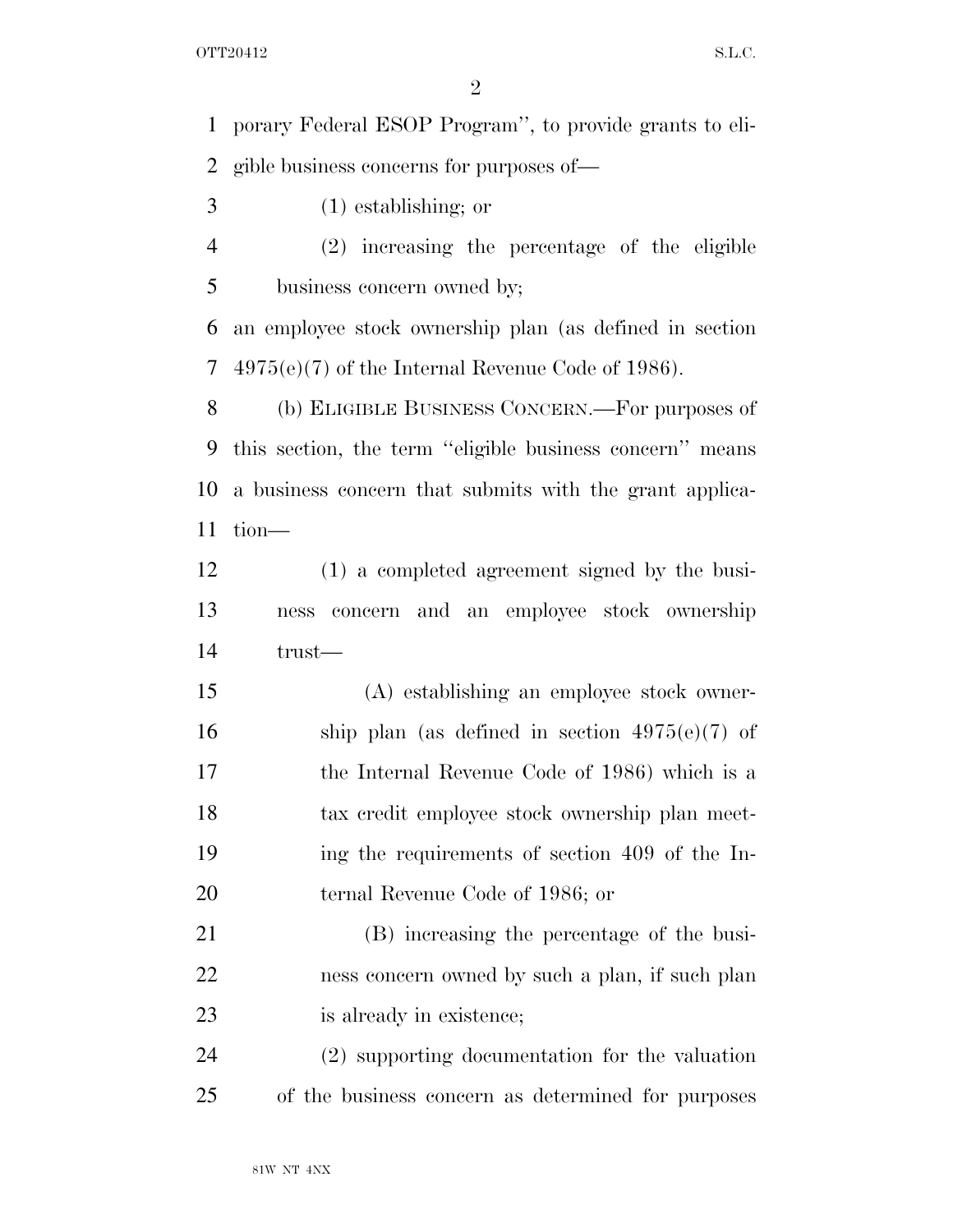OTT20412 S.L.C.

 of such agreement by an independent valuation ex- pert utilizing generally accepted valuation ap- proaches (as determined by the Secretary of the Treasury), or by the trustee of the employee stock ownership trust if such valuation is certified by such an independent valuation expert, including filings to the Internal Revenue Service or the Securities and Exchange Commission, as applicable; and

 (3) a certification that the grant funds will be used toward the purchase of employer securities, and 11 that the reduction in cost to the business concern at- tributable to the grant funds will be used for capital investment in or replacement and maintenance of fixed assets, including manufacturing equipment and tools, computers, land, buildings, facilities, health and safety equipment, and other similar investments. (c) GRANT AWARDS.—Based on a determination made within 15 business days from the date of submission of an application meeting the requirements of subsection (b), the Secretary of the Treasury shall award a grant under the Temporary Federal ESOP Program to a busi- ness concern in an amount not to exceed the sum of— (1) \$20,000 per employee